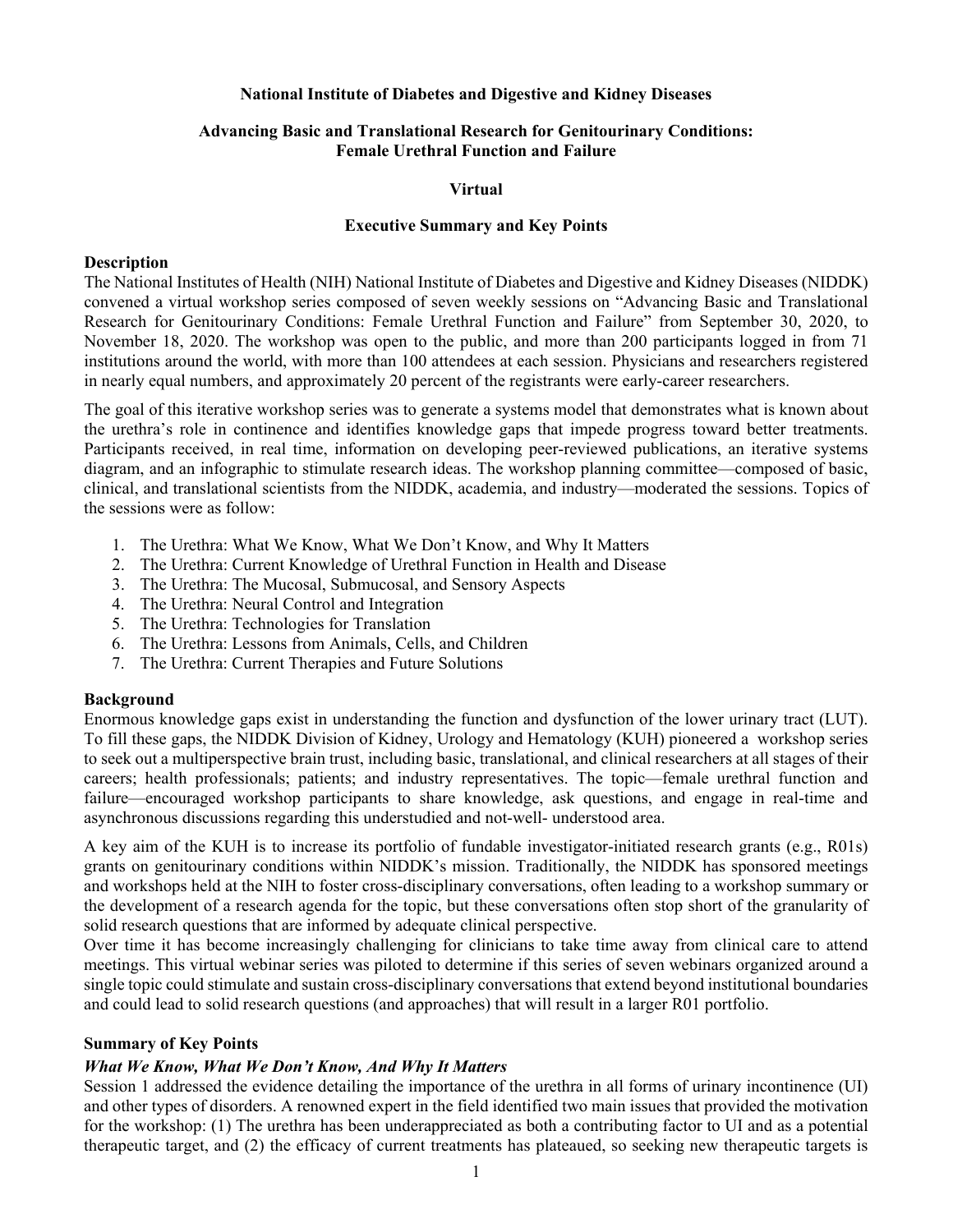critical to improving patient outcomes. The NIDDK incorporated the patient's perspective on experiencing UI and its impact on overall health and well-being, which helped to frame the purpose of this important and timely workshop. Highlighted as issues for the patient were knowledge gaps and misdiagnoses. Progress and improvement in symptoms (e.g., a larger volume of fluid loss) were demonstrated using physical therapy and a whole-body approach.

Regarding what is known in the field, evidence suggests that the central dogma, a two-factor model of stress UI (SUI)—caused by poor urethral support from the pelvic floor connective tissue and muscles—and urge UI (UUI) caused by detrusor overactivity—is oversimplified. A third common factor that has not been recognized; a "threefactor model" is an idea supported by the therapeutic ceiling effect seen for common UI treatments. Although current treatments targeting either the urinary bladder or urethral support are treating those parts of the problem, they fall short of addressing an underappreciated element of the disorder—namely, the failure of the urethral sphincter mechanism. In the absence of diagnostics and therapeutics targeting urethral failure, treatments using the two-factor model fail to achieve a higher level of success. Gynecologists and urologists were encouraged to model their clinical investigations based on the example set by cardiologists by first establishing a normal range, then identifying structural and functional abnormalities, and finally evaluating the results.

Workshop participants were informed that translation of pudendal neuromodulation and other therapies into the clinic could benefit from understanding who should get which therapy and why. An optimal patient-specific framework for therapy selection encompasses the identification of physiologic factors that indicate how well an individual patient will respond to a particular therapy. Clinicians treating patients with UI can use predictive modeling as a guide. Because UI is a multifactorial symptom, multiple physiologic variables should be examined simultaneously to improve a model's predictive performance.

## *Current Knowledge of Urethral Function in Health and Disease*

Session 2 reviewed the current state of knowledge about the muscular wall of the urethra. Panelists described the biomechanics of striated muscle, noting the well-known force-length relationship and the fact that the traditional length-tension curve does not provide all necessary information about the dynamic force-length behavior of muscle. The force-velocity relationship of striated muscle is the approach used by many athletes for lengthening to achieve better performance, but can result in muscle injury. Such injuries are not a result of muscles working isometrically; therefore, women in the second stage of vaginal birth can avoid a stretch injury by not contracting pelvic floor muscles while attempting to push the baby out via the birth canal.

The idea of using a systems analysis approach was introduced to better understand not only how the central nervous system (CNS) controls the urethra, but also how the pelvic floor muscles provide support and all the other factors (CNS and others) influence urinary continence. A thorough systems analysis can help identify gaps in knowledge.

Isolated smooth muscle cells from animal models, specifically the rabbit urethra, revealed highly contractile smooth muscle cells and noncontractile interstitial cells similar in appearance to the gastrointestinal (GI) tract Cajal interstitial cells (pacemaker cells). Smooth muscle cells have been demonstrated to be electrically quiescent but excitable, whereas the interstitial cells were spontaneously active and developed rhythmic slow-wave events. This was similar to intact urethra, suggesting that these cells might be the source of the electrical activity that underpins urethral tone. Mechanistic studies suggest that TMEM16A calcium-activated chloride channel blockers are important regulators of urethral smooth muscle contraction and that the interstitial cells' inward currents were associated with the calcium waves, all modulated by neurotransmitters in the urethra. Species variation in the cellular distribution of TMEM16A channels in the urethral smooth muscle occurs, and the overall mechanisms in the human urethra remain unknown.

Regarding motor testing, a minimum evaluation of a patient with stress UI includes history, a physical, and urinalysis. Contribution of intrinsic muscle tone can be measured with urethral pressure profilometry and urethral tone plus support with leak point pressures. Several research tools are currently available, including urethral pressure reflectometry and the ManoScan catheter for high-resolution manometry. Envisioned is a dream technology that does not distend or stent the urethra and that will sense accurate pressures and resistance to flow circumferentially and along the length of the urethra, has a response time in the milliseconds, is comfortable enough to wear at home, and is easy to interpret for research and clinical use.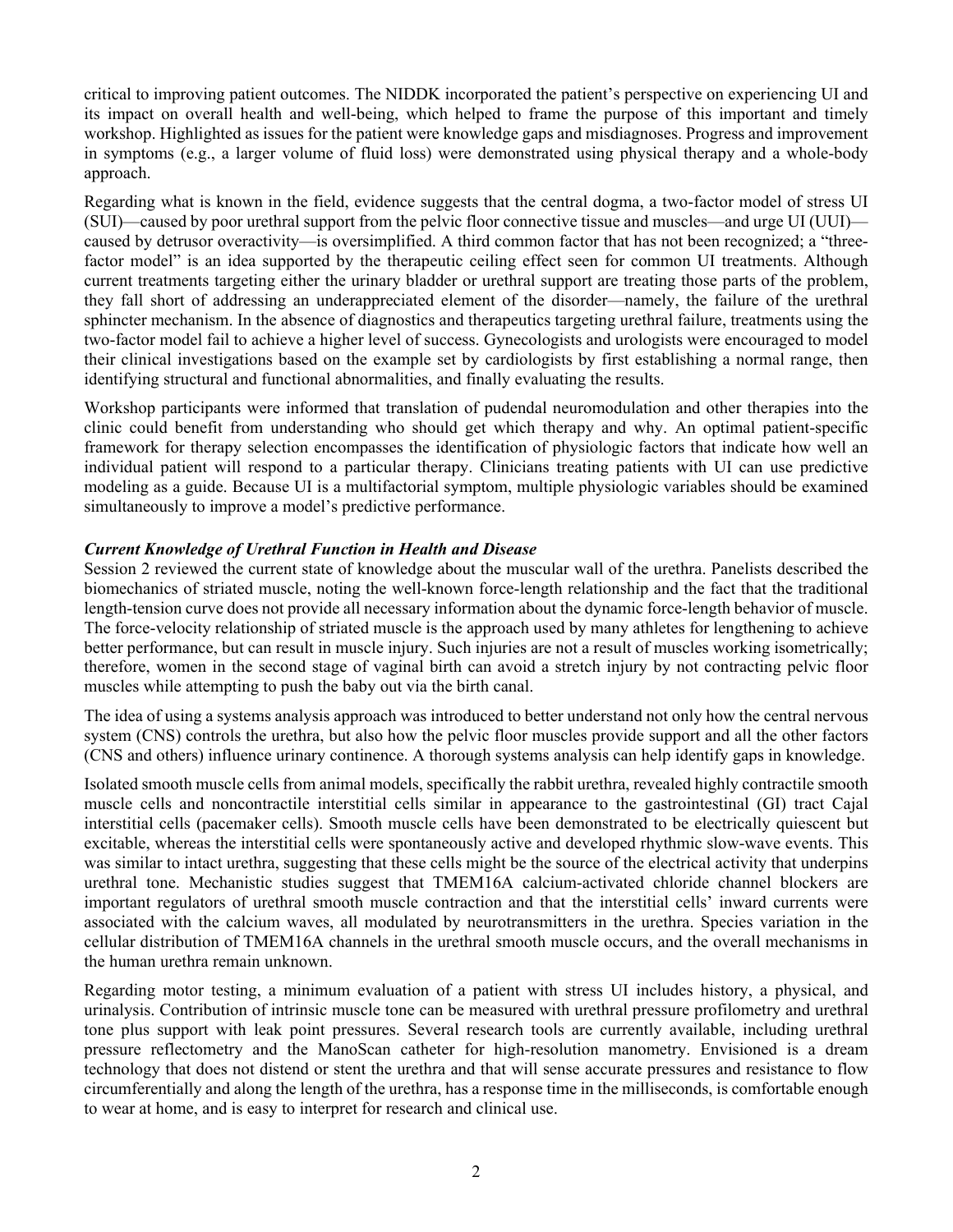# *The Mucosal, Submucosal, and Sensory Aspects*

Session 3 highlighted that afferent neurons in the urethra detect urine flow and the distension of the urethra, and the urethral epithelium likely plays a central role in monitoring distension and controlling urine flow. The urethral epithelium is likely central to many urethral functions. The proximal, middle, and distal portions of the urethral epithelium are different. The epithelium and subepithelial nerves send afferent information about urine flow and distension through the dorsal root ganglion, the sacral and lumbar spinal cord, the hindbrain, and, ultimately, the cortex.

Studies in humans have shown that the vascular supply contributes 28 percent of maximal urethral closure pressure and demonstrated that changing vascular flow in the lower limbs can affect UI. The causes of impaired urethral blood flow—atherosclerosis, hypertension, diabetes, aging, obesity, smoking, pelvic surgery, pelvic radiation treatment, and difficult vaginal delivery—are also common risk factors for urinary bladder dysfunction. Although limited, animal models—specifically the female rat, male spontaneously hypertensive rat, and female canine—all have provided insight into the vasculature of the urethra. Full understanding of disease pathology requires examination of the interchange between pelvic organs.

Steroid hormones are key drivers of urinary behaviors. In fact, hormone receptors are found throughout the urogenital tract and play a critical role during development. Researchers have found sex hormone receptors in the bladder and urethra of female humans, rabbits, baboons, dogs, and pigs. The overall receptor expression is highly variable, but androgen receptors are consistently at high to moderate levels in the urethral epithelium, and estrogen receptors are consistently expressed in smooth muscle.

Numerous preclinical studies have demonstrated an effect of oophorectomy and ovariohysterectomy on bladder histology and function, revealing no difference in the expression of estrogen receptor alpha (ER-α) compared with control animals, but the ER-α differentially expressed in different sections of the urethra. Oophorectomized mice lost the expression of urethral progesterone receptors but regained normal expression, which could be reversed with estrogen supplements. Therefore, oophorectomy in animals is used to model loss of estrogen in women, such as at menopause. Estrogen therapy for postmenopausal female UI patients remains controversial, showing improvement in some studies but similar or worsening effects with other therapies. These data suggest that this treatment should not be applied universally.

Improved understanding of urethral sensory innervation is needed to better understand disease states, apply prevention strategies, and target afferent pathways for treatment of UI. The urethra has been implicated in the development of SUI, and several urodynamic measurements—including the Valsalva leak point pressure test and the maximum urethral closure pressure test—demonstrate poor urethral function and have informed treatment algorithm designs. Therapeutic techniques aimed at afferent nerve pathways, such as sacral neuromodulation, have been successful in women.

Urethra sensory testing, particularly current perception threshold (CPT), evaluates afferent nerve functions and, routinely, peripheral neuropathy. CPT is the only technique available to quantify the functional integrity of specific afferent nerve fibers from the periphery to the CNS. Use of the Neurometer® constant-current stimulator in CPT can maintain and deliver a constant current despite differences in tissues.

## *Neural Control and Integration*

In Session 4, panelists reported that neuromodulatory cells are embedded in the epithelium of the urethra but not of the bladder, and the rapid transition between the two areas could provide some boundary for the bladder neck. Gene expression differences between the epithelium of the bladder and urethra as demonstrated in the mouse model provide one way to assess the boundaries microscopically, which can contribute to better macroscopic definitions. Researchers can consider how communication between the bladder and urethra occurs and whether the bladder neck is involved in this coordination or acts independently. Understanding external nerve tracts and determining how the bladder neck innervation communicates with the rest of the bladder and the urethra is critical. Additional remaining considerations include what scientists can learn from comparisons across species and sexes and whether cell targets of LUT nerves should be expanded.

A neurophysiological view of the urethra through the lens of reflexes is what scientists are missing in treating women with incontinence and other LUT dysfunction. Urethral reflexes are part of an overarching phenomenon known as the micturition cycle. Several types of urethral reflex activity, named for the afferent and efferent arms, occur during the micturition cycle.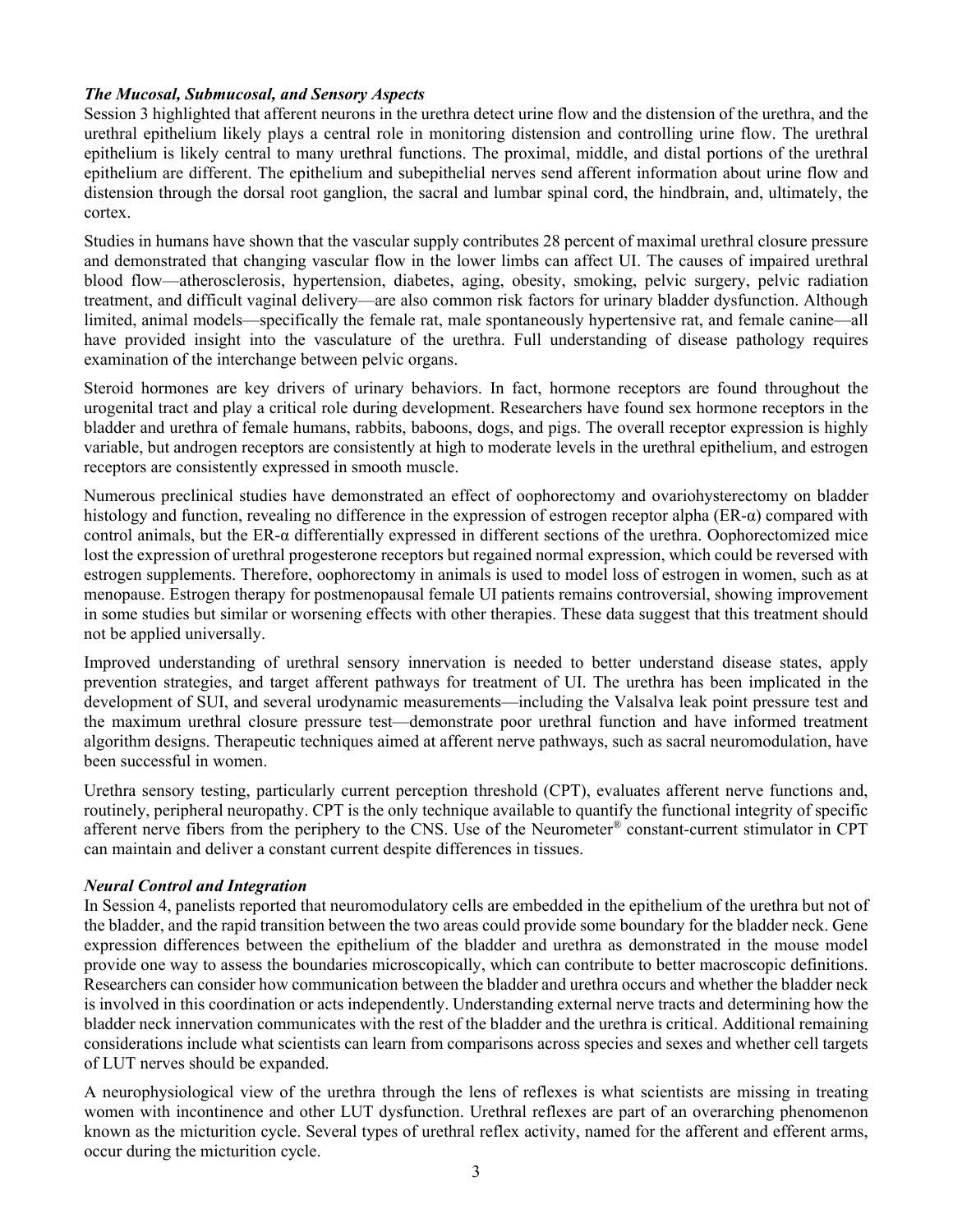From a urethral reflex perspective, SUI often is associated with birth trauma and involves the denervation of the efferent arm of the vesico urethral guarding reflexes. Autonomic signals to the smooth muscle of the bladder neck are inadequate, resulting in urine leak during stress. Inadequate somatomotor signals to the striated external urinary sphincter muscle lead to weak contractions and result in leakage. UUI, which is attributed to the loss of cortical inhibition, also can be explained by failure of the urethro urethral reflex, which is one of the guarding reflexes. Weak external sphincter contraction sends a weak afferent signal to the spinal cord, and the resulting efferent signal to continue contraction of the sphincter will be compromised, as well. The clinical evidence for this pathway includes the success of Kegel exercises in treating UUI by helping to recruit the external sphincter and pelvic floor muscles more effectively and suppress detrusor contraction.

Functional magnetic resonance imaging (fMRI) measures the changes in capillary activity in response to brain activity. Data-driven approaches assist researchers in finding areas that are modulated by associated triggers for neural control of the bladder. A recent fMRI study suggested that trigger images selectively activate the precuneus, which is involved in motor imagery and response inhibition, such as the attempt to hold the bladder. The other area activated, the ventromedial prefrontal cortex, is associated with decision making and emotional consequences, such as those that may occur during UI episodes.

## *Technologies for Translation*

Session 5 highlighted the various technologies poised for translation and for evaluating and treating female urethra function and failure. Investigators engaged in an ongoing project to establish a urethral atlas are evaluating new approaches to characterize sex differences in the urethra that are leveraging the NIDDK-sponsored GenitoUrinary Development Molecular Anatomy Project (GUDMAP). The goal is to develop a map of gene expression along the anterior–posterior axis of the LUT in mouse models using state-of-the-art methodologies, including single-cell RNA sequencing and nanoscale computed tomography. The regionalization of urethral cell types has important clinical implications. Information about different cell types may reveal cellular and molecular differences that contribute to the sexually dimorphic prevalence of urinary tract infections.

Workshop participants were introduced to a urethral multiphysics model, a holistic computational model of urethral sphincter function that combines muscle layers, the vascular plexus, urodynamics, sensory function, and urethral support. This anatomically accurate, subject-specific, finite element analysis, three-dimensional (3-D) model already is addressing several knowledge gaps concerning the function of urethral anatomic components. The effects of age and injury on circular striated muscle are not fully understood, nor is the mechanism by which the urethral vasculature helps to maintain continence. This multiphysics modeling approach can combine simulations of different aspects of the urethra to better understand urethral function.

In this session, workshop participants also discussed establishing and maintaining research collaborations (Ph.D.- M.D.). Four common themes emerged. First, external collaborations can be established by intentionally meeting people at conferences or by volunteering for conference review panels or moderating roles. Second, external collaborations can be maintained by visiting sites, sharing equipment, and remaining patient with conflicting schedules and demands. Third, collaborations are essential to success and can be formed at scientific conferences and seminars. Fourth, researchers should be open to serendipitous meetings that can lead to long-term relationships.

## *Lessons from Animals, Cells, and Children*

In Session 6, it was noted that animal models have been used extensively for studies of female continence and incontinence; rodents (e.g., mice and rats) are the most frequently used model species for studies of the urethra. Studies in the female rat model have revealed several similarities to humans, particularly (1) smooth and striated muscle distribution; (2) innervation; (3) striated muscle as key to normal function of both the urethra and the bladder; and (4) degeneration of urethral striated muscle with age.

Recent studies using genetic and genomic approaches to characterize the structure–function relationship between genes and neurological–urological interactions have provided insight to the field. The GFL–RET (oncogene) signaling pathway is used for physiological studies in mice because the pathway regulates the progenitor proliferation and biology (e.g., migration, differentiation, regeneration, and survival) of different types of neurons. The functions of RET signaling—Trp channel activation, Na+ and K+ channel activation, neuropeptide production, improved neuropathic pain, and axonal survival and growth—are well known. Additionally, GFLs play a role in peptidergic, non-peptidergic, cholinergic, and noradrenergic functions of the bladder.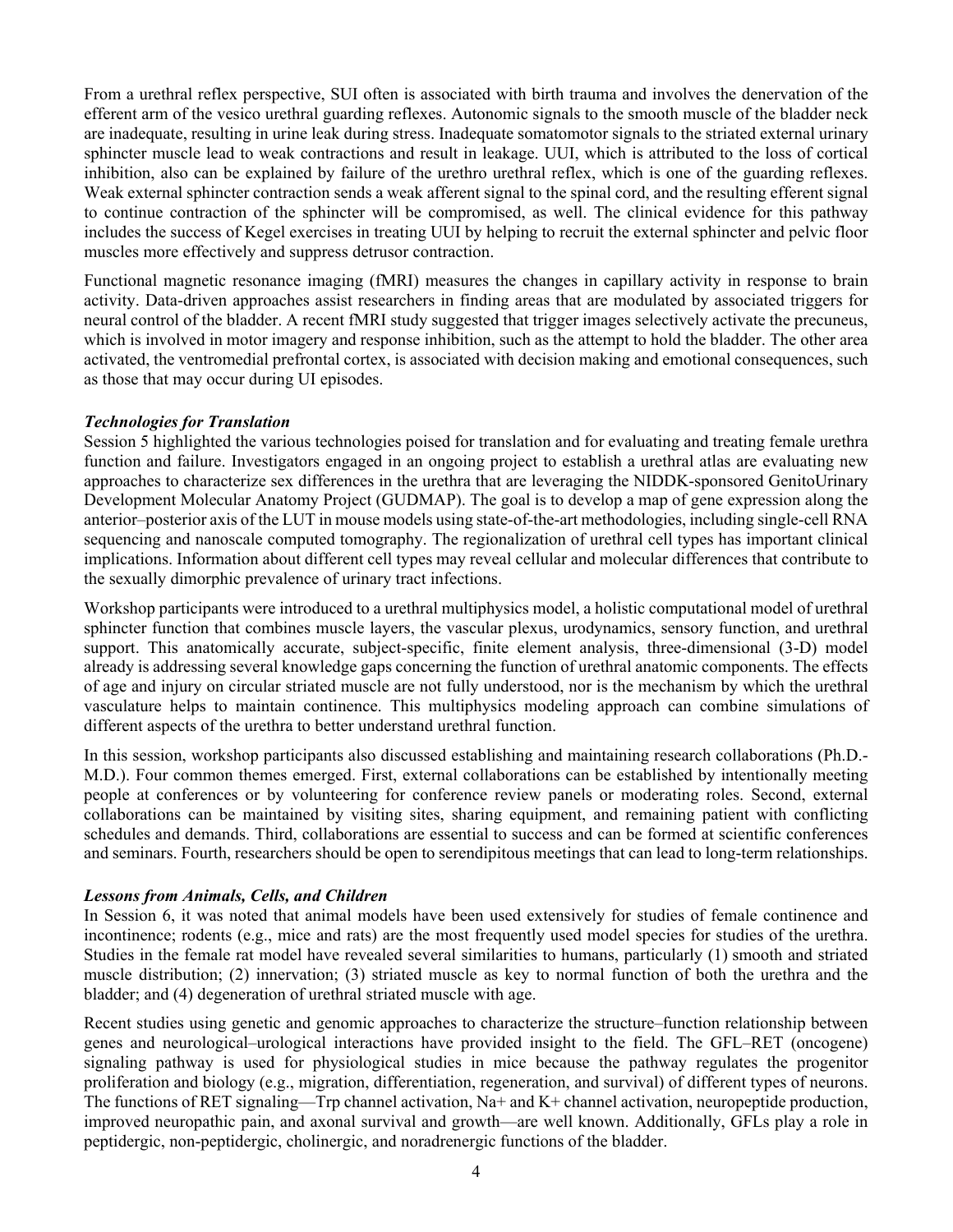Panelists reported that children with kidney malformations continue to experience bladder dysfunction after kidney transplant. These patients have been known to have inherited a set of mutations in genes involved in the RET pathway, leading to abnormalities in glial cell line–derived neurotrophic growth factor (GDNF)–RET–MAPK activity. Researchers evaluated mutant mice to model the patient's voiding abnormalities. Subsequent research has characterized the expression of RET in the adult pelvic ganglia, bladder, and urethra. Using a GDNF treatment in mice with genetically labeled RET-expressing neurons suggests that the pelvic ganglia and nerves require the GFL– RET pathways for fiber growth. Other data have revealed abnormal bladder innervation in the bladder walls and mucosa of RET-null mice, emphasizing that these defects arise early in development.

From a pediatric perspective, UI in girls often results from neurological (spinal cord abnormalities), anatomic (ectopic ureter or ureterocele), and functional (dysfunctional voiding or acquired conditions) factors. Many acquired conditions are related to excessive stretching that results from high-impact sports and underlying potential issues in girls. Studies of SUI in young female athletes revealed that a high percentage of high school and college female athletes report having SUI, and many indicated that it had negatively affected their social lives. However, most generally do not discuss it with their primary care physicians or seek treatment.

Evidence has shown that female urethral failure results from repetitive, frequent, and excessive Valsalva action, which drives the pelvic organs through the levator hiatus. This leads to stretching and tearing of connective tissues, leading to pelvic floor weakness and, consequently, prolapse of the pelvic floor organs. High-impact sports lead to stretching and widening of the levator ani muscle. A cohort of healthy, athletic, nulliparous, and peri- or fully adolescent females presenting with complaints of daytime UI and/or SUI, without enuresis or urinary infection, was evaluated using biofeedback training between 2000 and 2016. For study participants whose bladder neck descent was less than 2 cm, biofeedback therapy was effective in resolving incontinence. For participants whose bladder neck descent was more than 2 cm, biofeedback therapy was ineffective, requiring surgery.

# *Current Therapies and Future Solutions*

Session 7 panelists described current and future therapies for treating female urethra disorders. Electrical nerve stimulation has potential applications in the treatment of overactive bladder syndrome and urinary retention disorders, such as Fowler's syndrome and detrusor sphincter dyssynergia. Leveraging a history of these types of therapies, researchers are actively submitting grant applications for the development of an electrical stimulation– based treatment of neurogenic bladder and bowel dysfunction toward commercialization.

Exoskeletons(i.e., neuroprosthetics) and near-infrared spectroscopy (NIRS) have therapeutic applications for pelvic floor muscle function and the female urethra. Transvaginal NIRS uses interfaces placed into a speculum to monitor pelvic floor muscle function, quantify muscle oxygen kinetics, and evaluate changes after rehabilitation therapy. Functional NIRS now is used to demonstrate neuroexcitation in the cerebral cortex, allowing the study of LUT cortical control. Technology originally developed for other applications is increasingly relevant to patients with neurogenic bladder. Translation of current clinical research indicates that weight-bearing activity can reveal unexpected residual pelvic floor muscle function, and NIRS can be used to study pelvic floor muscles and the cerebral cortex during bladder filling and emptying.

Regarding tissue regeneration, none of the current treatments (bulking materials or the surgical insertion of mesh or autologous fascia) attempt to improve urethral function. Stem cell therapies, including bone marrow–derived and/or adipose-derived stem cells, could be used to improve urethral function. These therapies also could be directed at the specific area of dysfunction to replace or enhance muscles, restore innervation, improve vascular supply, or bulk up the extracellular matrix.

Behavioral management of UI and the role of the urethra has been and remains a research focus. Current behavioral interventions include a paper towel test to measure urine leakage performed in a clinical setting or at home and the Knack method, which involves Kegel exercises.

## **Next Steps**

The NIDDK appreciates all who participated in the workshop. Detailed summaries of each session can be accessed from the NIDDK-sponsored Collaborating for the Advancement of Interdisciplinary Research in Benign Urology (commonly known as CAIRIBU) [public website.](https://niddkcairibu.urology.wisc.edu/)